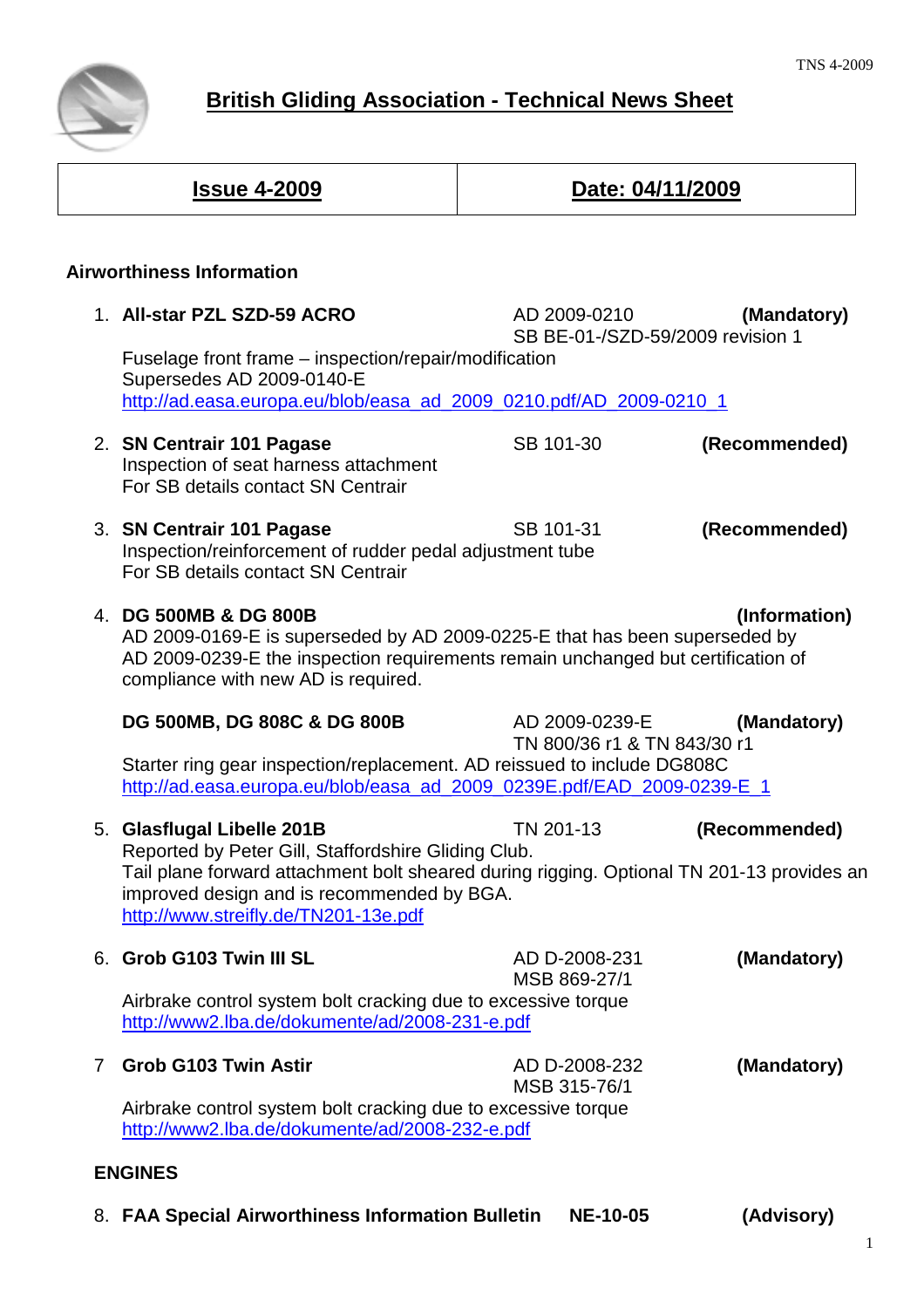Potential hazards and problems of aircraft engines with float type carburettors. The FAA recommend the following overhaul periods for carburettors

Whichever occurs first:

- o The engine manufactures recommended interval
- o 12 years
- o 2,400 operating hours.

The BGA point out this is an FAA recommendation only but would add to the list; consider overhaul when abnormal operation or running is experienced. [http://rgl.faa.gov/Regulatory\\_and\\_Guidance\\_Library/rgSAIB.nsf/0/f54b620f79e828c18625765](http://rgl.faa.gov/Regulatory_and_Guidance_Library/rgSAIB.nsf/0/f54b620f79e828c186257651006a73b6/$FILE/NE-10-05.pdf) [1006a73b6/\\$FILE/NE-10-05.pdf](http://rgl.faa.gov/Regulatory_and_Guidance_Library/rgSAIB.nsf/0/f54b620f79e828c186257651006a73b6/$FILE/NE-10-05.pdf)

## **EQUIPMENT**

9. **Narco AT-150 Transponder** AD 2009-0200 **(Mandatory)**

SB AT150 No 1 & No 6

 Erroneous mode C altitude replies to SSR interrogations from aircraft equipped with AT- 150 transponders.

[http://ad.easa.europa.eu/blob/easa\\_ad\\_2009\\_0200.pdf/AD\\_2009-0200\\_1](http://ad.easa.europa.eu/blob/easa_ad_2009_0200.pdf/AD_2009-0200_1)

## **General Information**

## 1. **ARC Printing Issues**

There have been several instances of information on Airworthiness Review Certificates (ARC) being hand written or corrected by hand. This is unacceptable. Everything, with the exception of a written signature (and possibly your inspector number), must be printed.

A significant number of ARC's are being issued with the incorrect expiry date year. Don't forget to check that the expiry is nominally 12 months after the issue taking into account the dating protocol.

Remember to check all the information on the ARC for mistakes as sorting them out afterwards is time consuming and the aircraft may be grounded whilst the issues are being resolved.

#### 2. **Airworthiness Review**

When carrying out an airworthiness review it is required that you check ALL items including ALL Airworthiness Directives. The BGA 276 specifies that you should sample a minimum number of documents, this means that you should check all, and then sample in depth as required.

For example, In depth sampling could mean taking an AD and physically checking it on the aircraft and then reviewing the associated worksheets and log book entries to confirm the task was carried out and recorded in accordance with the AD.

The BGA 276 has been amended to reinforce this requirement.

## 3. **ARC Dating Protocol**

BGA ARC signatories are reminded to pay attention to the ARC dating protocol as published by the CAA and reproduced in AMP 3-11 when raising an ARC. The BGA and CAA will be checking these dates and will reject any ARC's found not to comply will be rejected and may result in the aircraft being grounded whilst the issue is resolved.